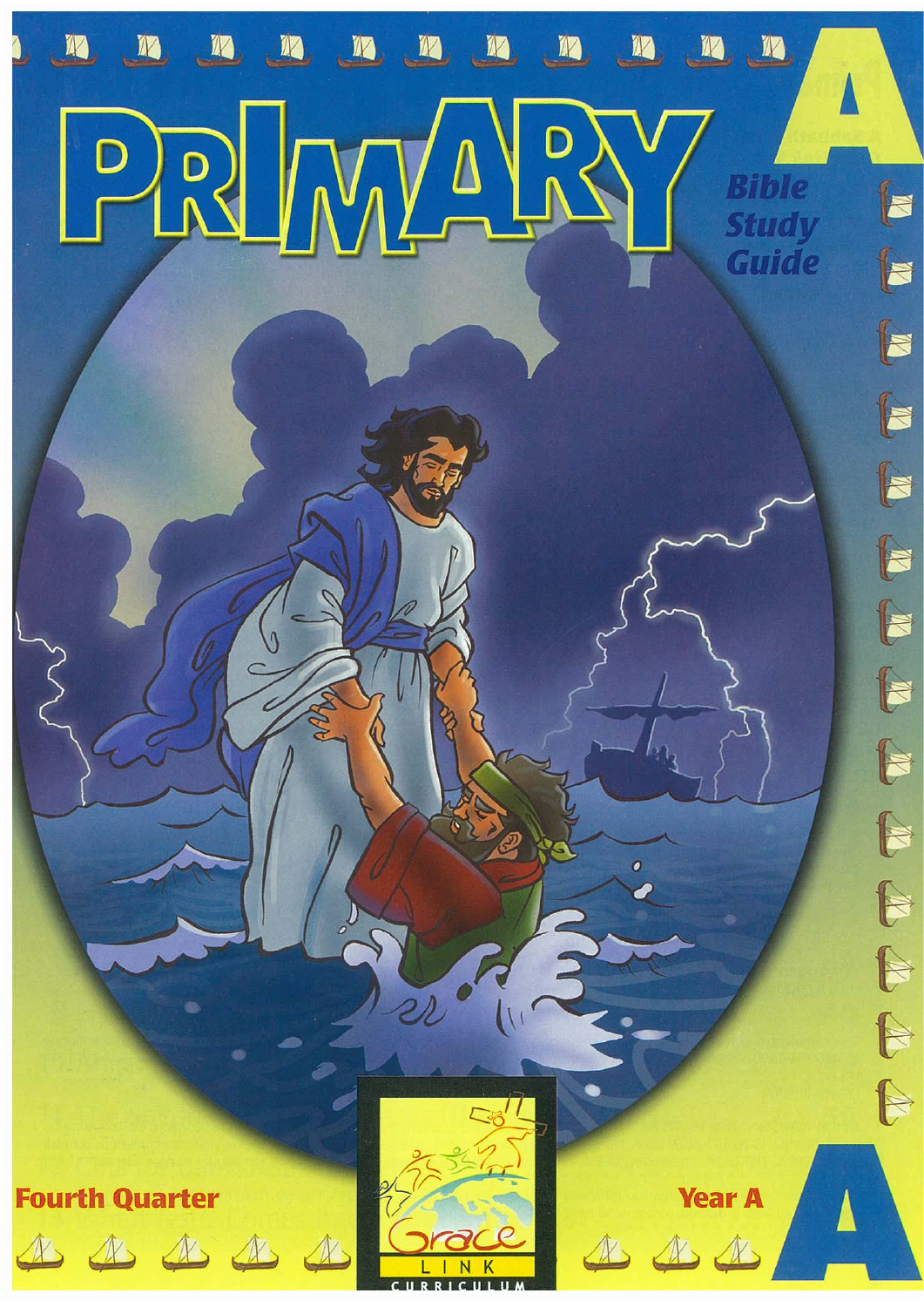# My Godlink

# Quarter 4 Year A

# October Service: Our families help us learn how to serve others

|     | $\parallel$ $\parallel$ Week 1 | Genesis 29:1-14  |
|-----|--------------------------------|------------------|
|     | $\parallel$ $\parallel$ Week 2 | Genesis 29:15-28 |
| i s | Week 3                         | Genesis 30:25-43 |
|     | $\vert$ $\vert$ Week 4         | Genesis 32, 33   |

## November Grace: God's love is a free gift

| Week 5 | John 3:1-21      |
|--------|------------------|
| Week 6 | Matthew 14:22-32 |
| Week 7 | Luke 7:11-17     |
| Week 8 | Luke 14:15-24    |
| Week 9 | John 5:1-15      |

| December |
|----------|
|----------|

# Worship: We praise God for the gift of Jesus

| Week 10 | Luke 2:8-15       |
|---------|-------------------|
| Week 11 | Luke 2:15-20      |
| Week 12 | Matthew $2:1-12$  |
| Week 13 | Revelation 7:9-17 |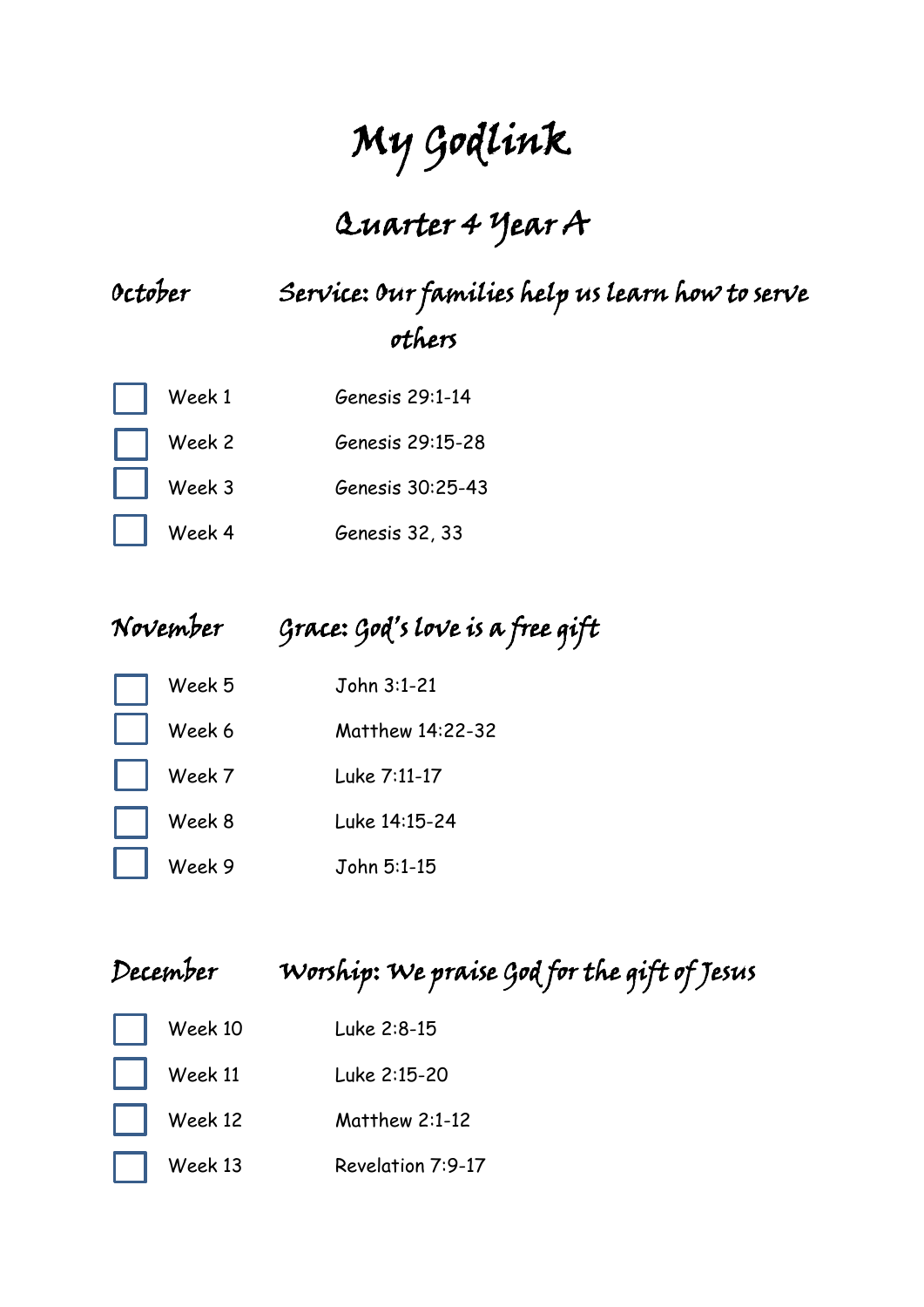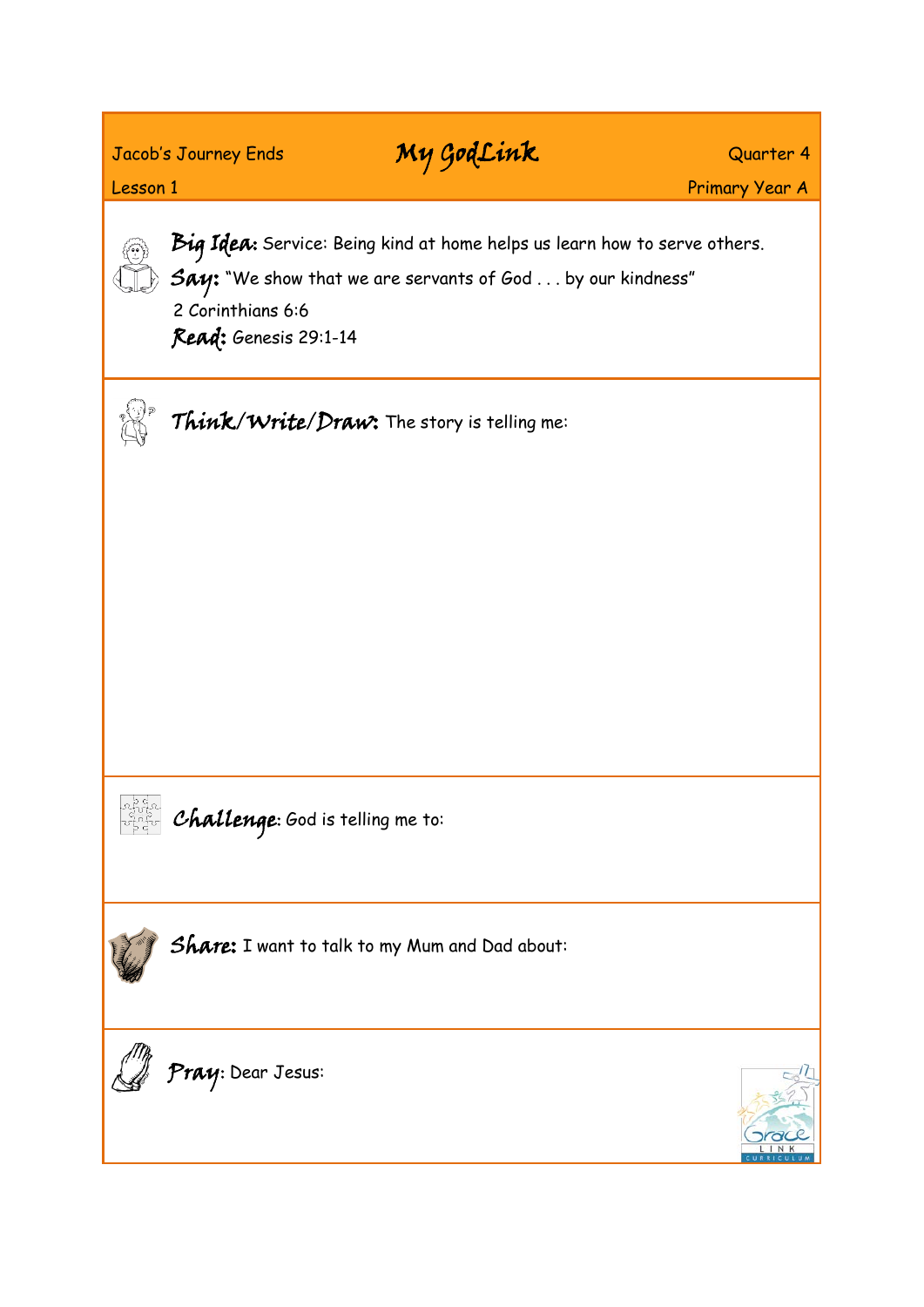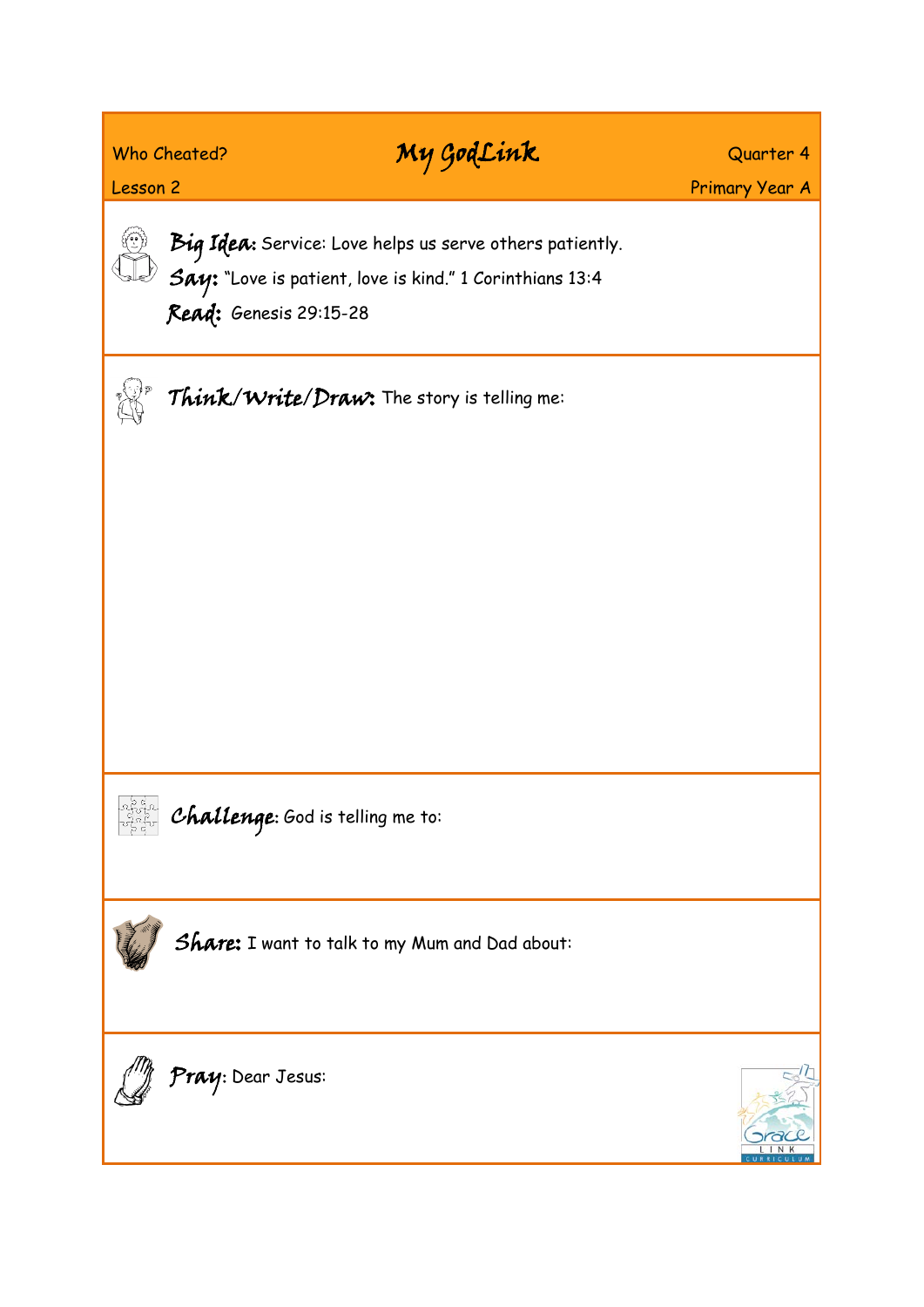### Running Away Again **My GodLink** Quarter 4

دني صدر<br>وفي صحيح

Lesson 3 Primary Year A

Big Idea: Service: Loving service is done well, without expecting a reward.  $\Box$   ${\mathcal{S}}$ ay: "Whatever you do, work at it with all your heart." Colossians 3:23 Read : Genesis 30:25-43, 31



Think/Write/Draw: The story is telling me:

 $\mathcal{C}_{\mathrm{max}}^{\mathrm{Rgca}}$  Challenge: God is telling me to:





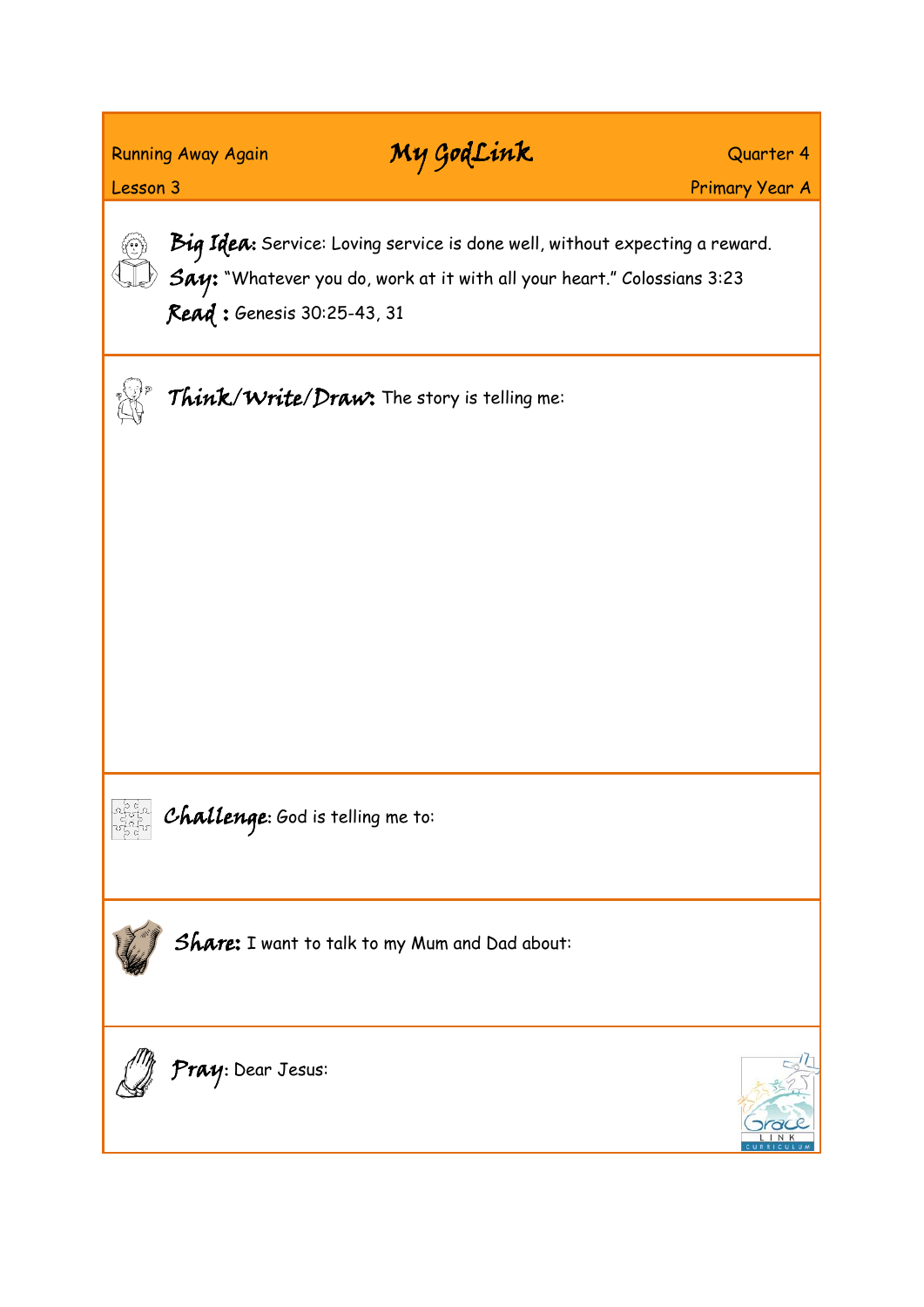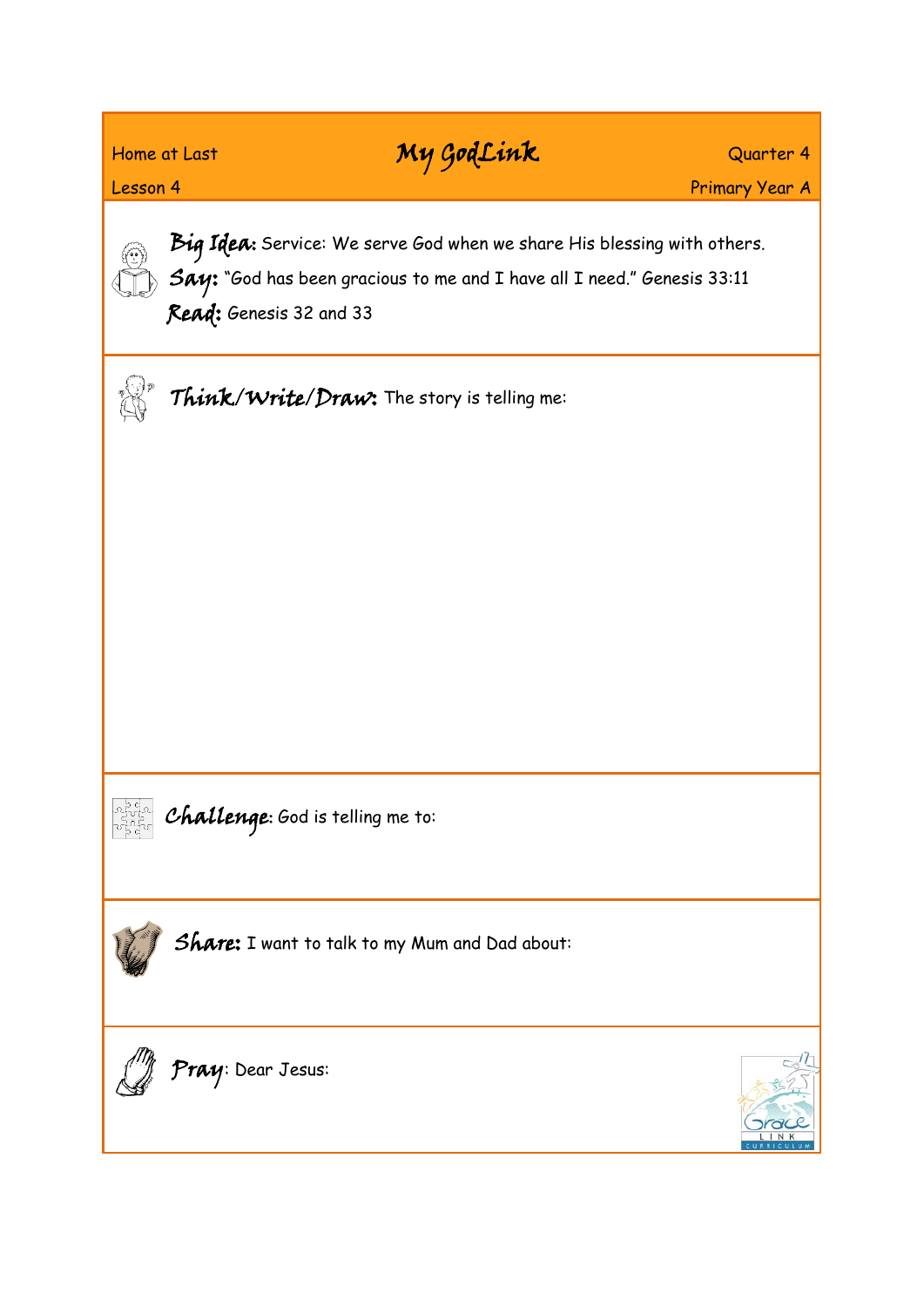# The Night Time Visitor My GodLink Quarter 4

Lesson 5 Primary Year A



Big Idea: Grace: Jesus' love changes us.

 $\Diamond$   $\bm{\mathcal{S}\mathcal{A}\mathcal{Y}}$ : "How great is the love the Father has lavished on us, that we should be called children of God! And that is what we are." 1 John 3:1 Read: John 3:1-21



Think/Write/Draw: The story is telling me:







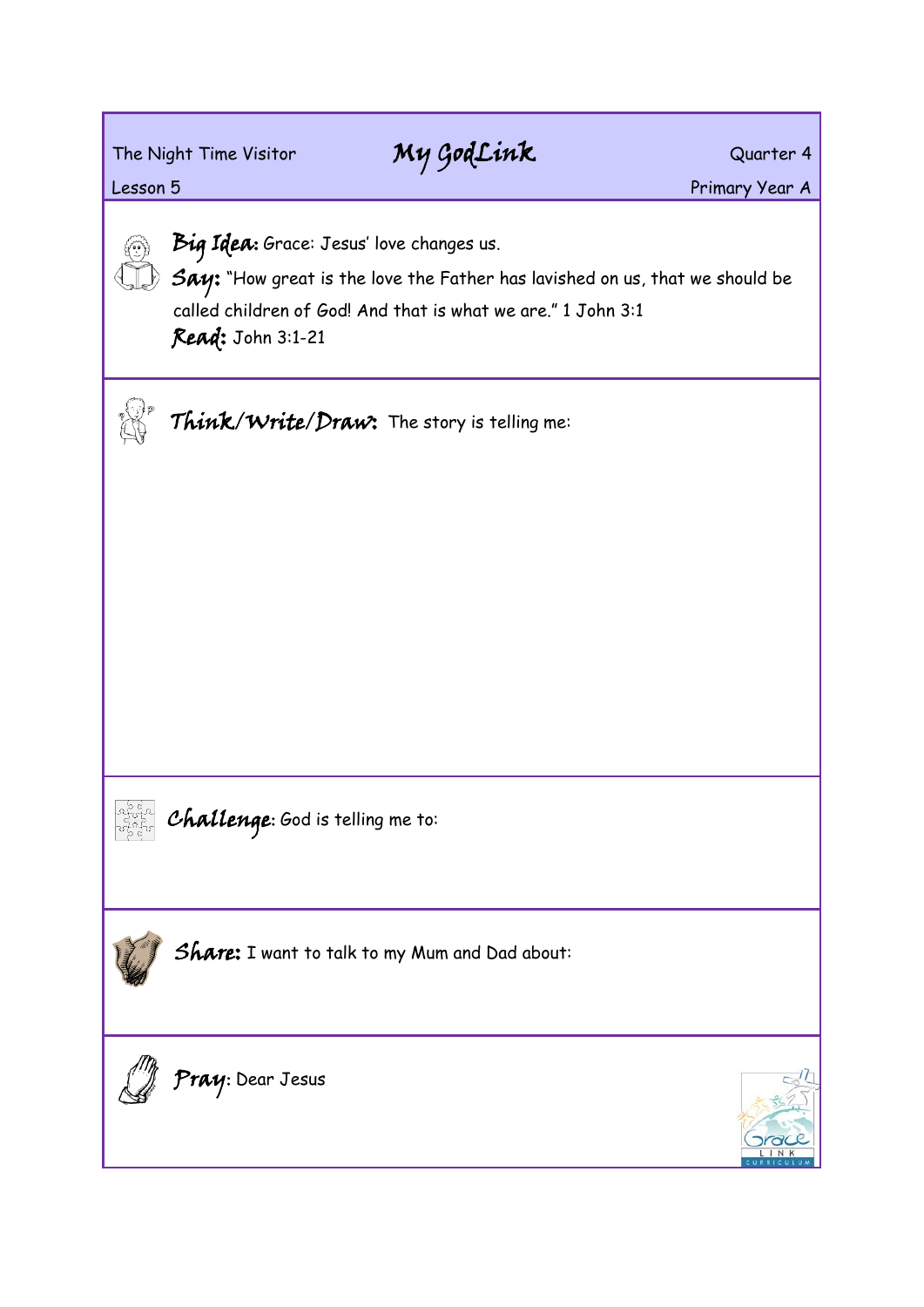### A New Disciple **My GodLink** Quarter 4

Lesson 6 **Primary Year A** 

Big Idea: Grace: By keeping our eyes on Jesus we are saved.  $\Diamond$   $\beta$ ay: "What is impossible with men is possible with God." Luke 18:27 Read: Matthew 14:22-32, Mark 6:45-51, John 6:16-21

Think/Write/Draw: The story is telling me:

a<sub>ngstal</sub> Challenge: God is telling me to:





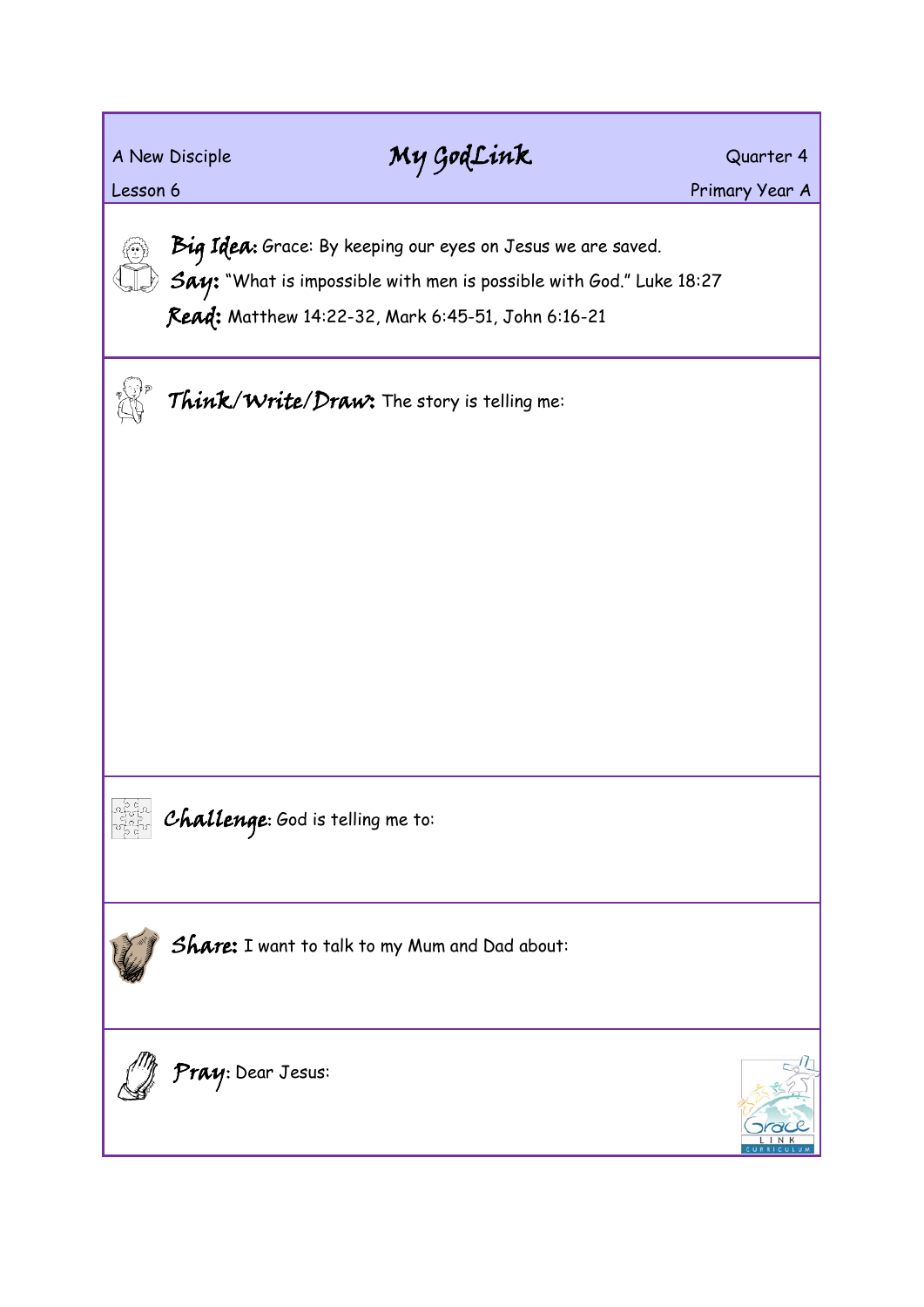### From Sorrow to Joy **My GodLink** Quarter 4

Lesson 7 Primary Year A

Big Idea: Grace: Jesus gives His love and grace freely.

Say: "I will turn their mourning into gladness: I will give them comfort and joy instead of sorrow." Jeremiah 31:13 Read: Luke 7:11-17

Think/Write/Draw: The story is telling me:

 $\frac{C_{\rm GCD}^{\rm PGLO}}{C_{\rm GCD}^{\rm PGLO}}$  Challenge: God is telling me to:





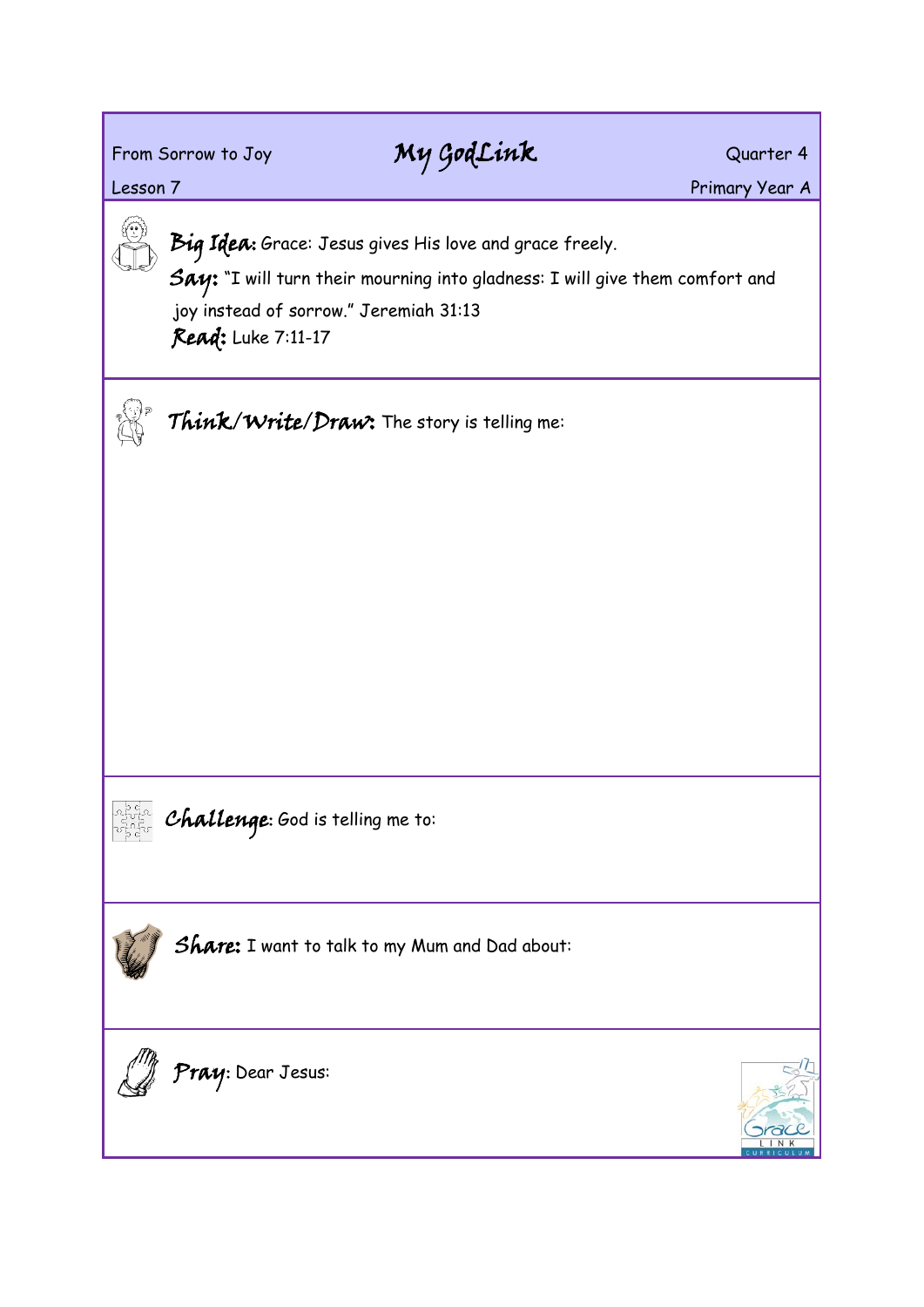The Parable of the Great Feast My GodLink Quarter 4

Lesson 8 Primary Year A



Big Idea: Grace: Jesus invites us to be with Him in heaven.

 $\hat{y}$   $\hat{S}$ ay: "Blessed is the man who will eat at the feast in the kingdom of God." Luke 14:15

Read: Luke 14:15-24

Think/Write/Draw: The story is telling me:

area **Challenge:** God is telling me to:





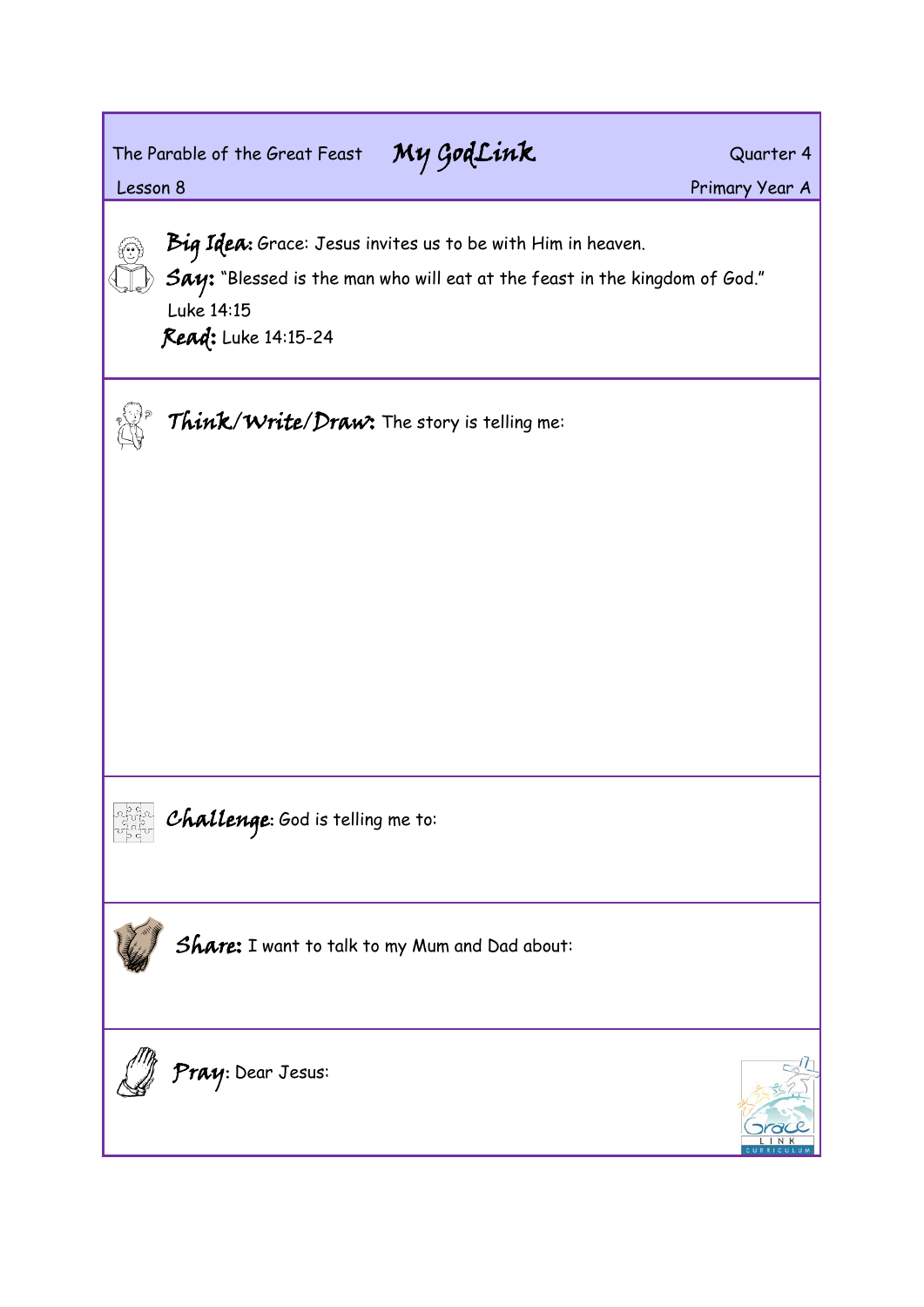Healing at the Pool of Bethesda My GodLink Guarter 4

Lesson 9 **Primary Year A** 

Big Idea: Grace: Jesus sees our needs and helps us.

 $\hat{y}$   $\hat{S}$ ay: "For it is by grace you have been saved, through faith  $\dots$  it is the gift of God." Ephesians 2:8

Read :John 5:1-15

Think/Write/Draw: The story is telling me:

a<sub>ngsta</sub> C**hallenge:** God is telling me to:





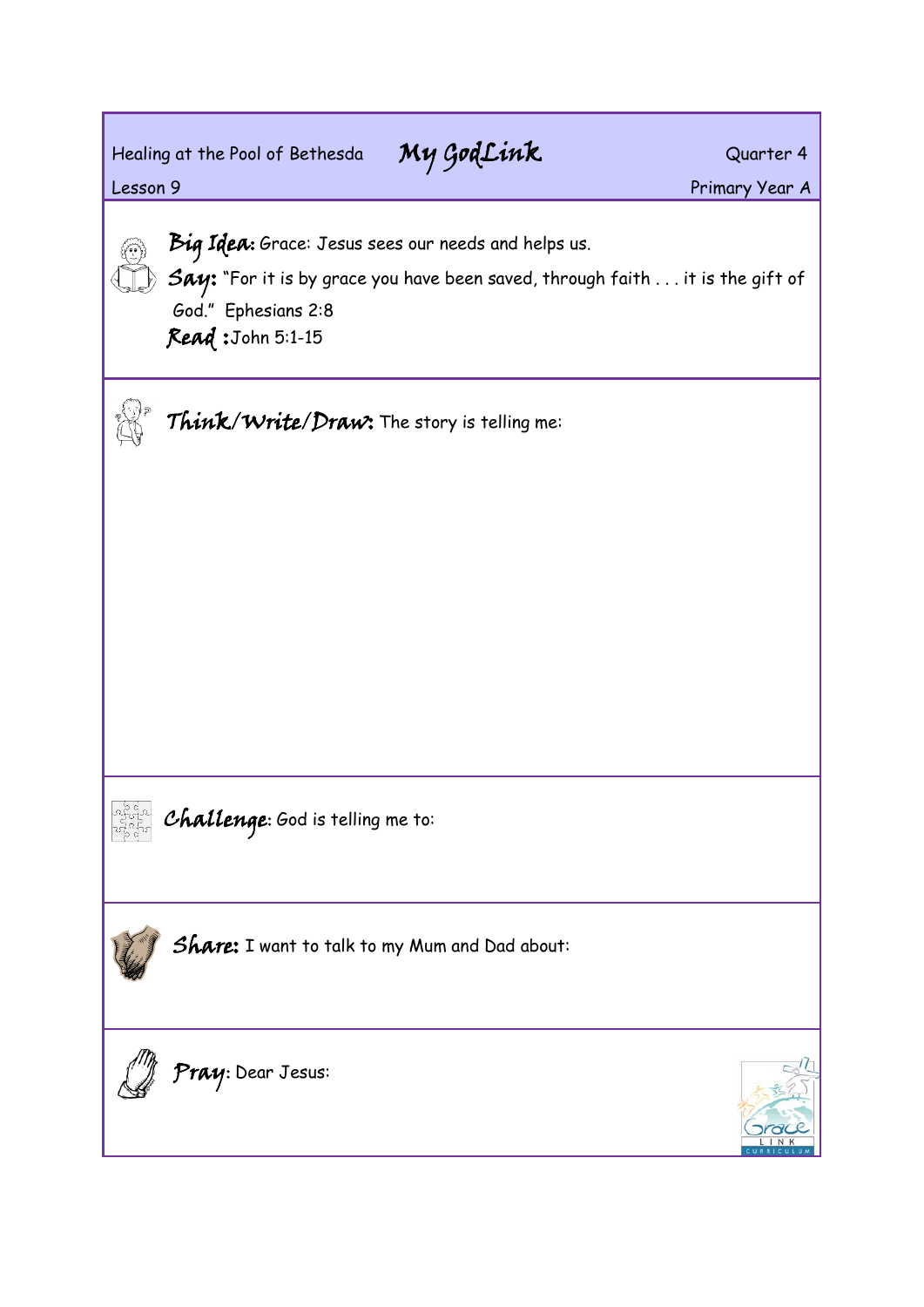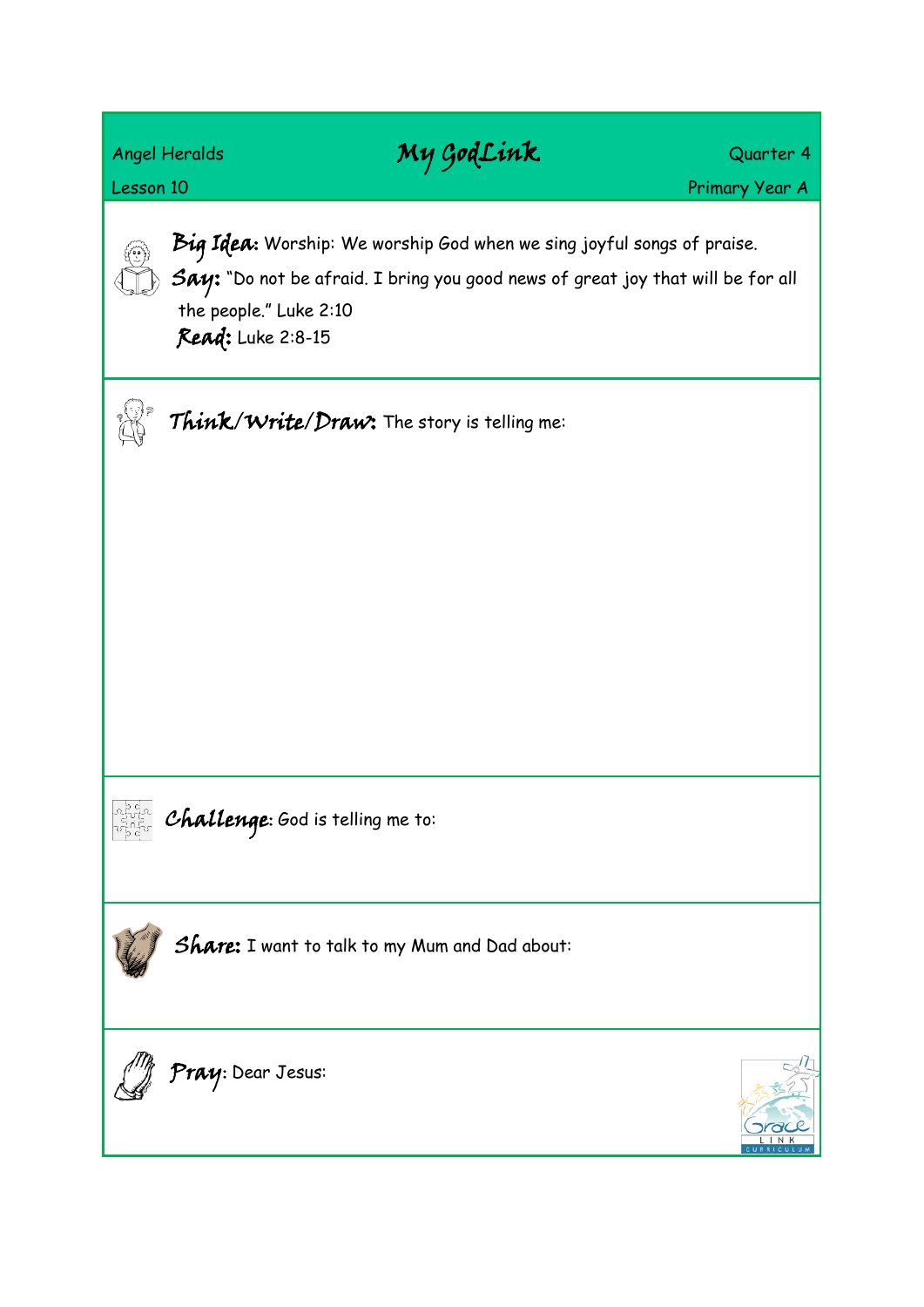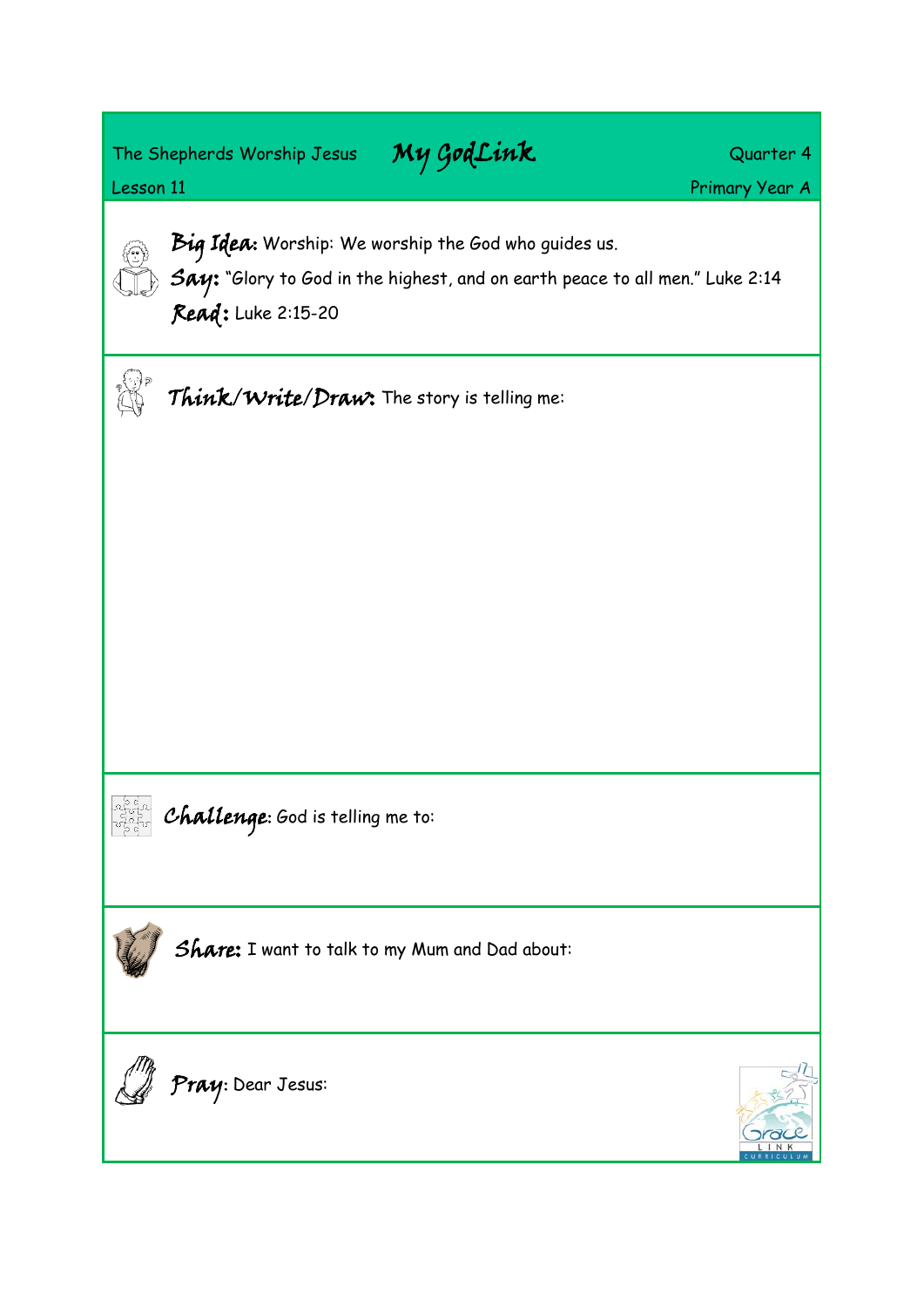